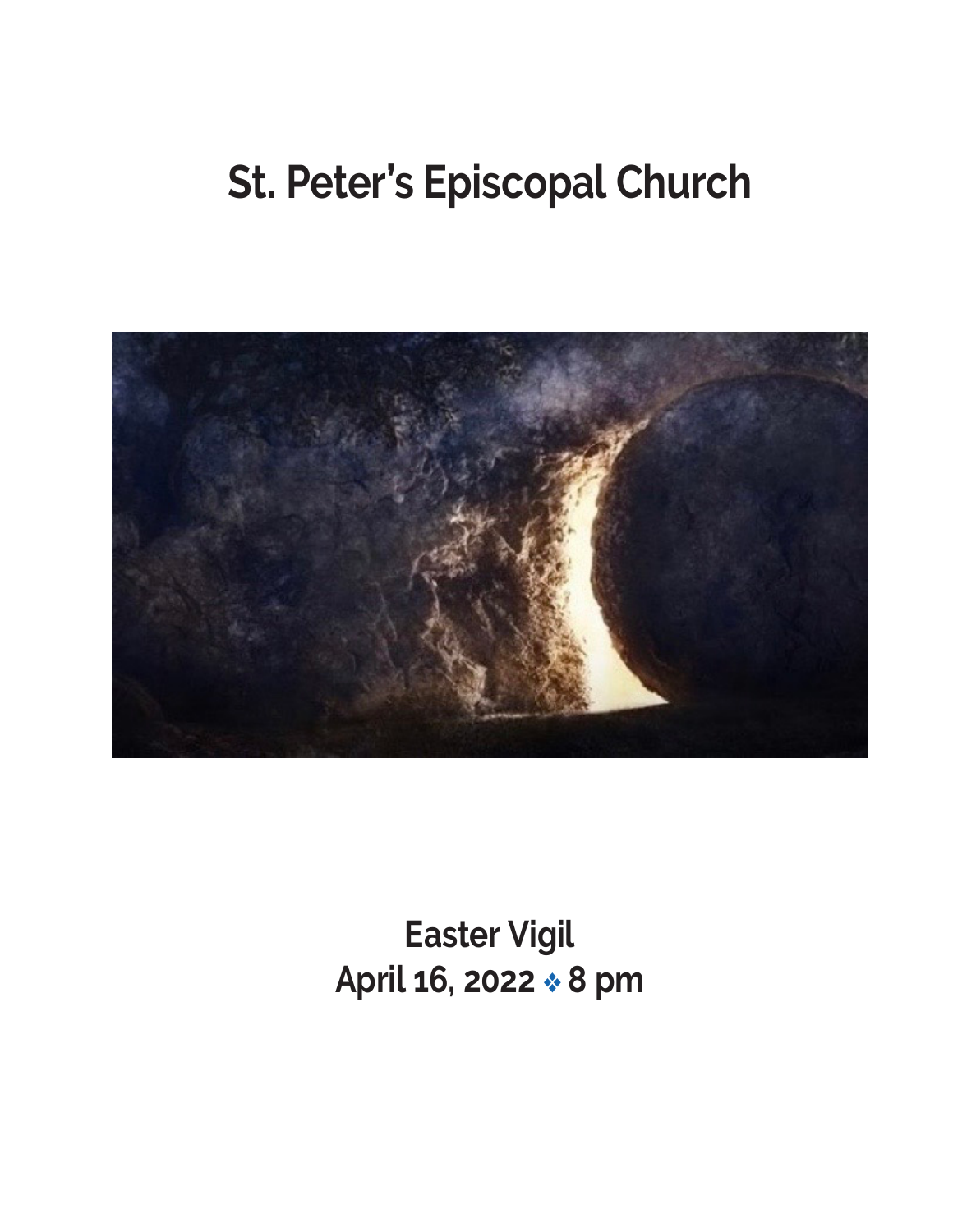# **The Great Easter VIgil**

**16 April 2022 • 8 pm**

Welcome to St. Peter's! We are pleased and honored that you have chosen to worship with St. Peter's during this holy time

Tonight, we enter the third day of the Sacred Triduum ("Three Days") celebrating God's redeeming work in the single mystery of the life, death, and resurrection of Jesus Christ. This mystery is at the heart of our life in Christ, both as individuals of faith, and as the Body of Christ in the world God has made. This is the same mystery we celebrate Sunday by Sunday, but once a year we solemnly expand its celebration over three days—one worship service in three parts—culminating in the celebration of new life in God. We proclaim life and hope even in the midst of the death and sorrow. We invite you now to breathe and enter with us into this extended liturgy with time between services for

meditation, rest, and work.

If you would like to know more about St. Peter's, the Rev. Iain Stanford would be happy to have a chat. He can be contacted at rector@stpetersrwc.org.

> Everything your need for tonight's service is in this leaflet. If you are new to Episcopal worship services, we realize that it can be confusing at times. Don't worry about not knowing all the gestures! It is our hope that the rythym of the liturgy will carry you and that you will drink deeply from God's well.

> > To keep everyone safe, we ask you to keep your mask on throughout the service. You can lift it briefly at communion to consume the host.

Restrooms are located in the attached building to your right. To access them go through the door on the right side of the nave. Proceed to the end of the hall and up the stairs. There is an all gender restroom to your left, and gendered restrooms to your right. If you are unable to use stairs, then after entering the hallway, take the first door to your right into the courtyard. There is a ramp located to your left, which will take to you into the attached building. To your left, you will find the restrooms.

# **The Lighting of the Pashcal Candle**

Our service begins outside, continuing our celebration of the Triduum.

### In darkness, the new fire is kindled.

Presider Dear friends in Christ: On this most holy night, in which our Lord Jesus passed over from death to life, the Church invites her members, dispersed throughout the world, to gather in vigil and prayer. For this is the Passover of the Lord, in which, by hearing his Word and celebrating his Sacraments, we share in his victory over death. Let us pray.

O God, through your Son you have bestowed upon your people the brightness of your light: Sanctify this new fire, and grant that in this Paschal feast we may so burn with heavenly desires, that with pure minds we may attain to the festival of everlasting light; through Jesus Christ our Lord. **Amen.**

The Paschal Candle is lit from the New Fire., and then the people light their candles. The Deacon bearing the candle leads us into the church chanting the following three times.



The light of Christ. Thanks be to God.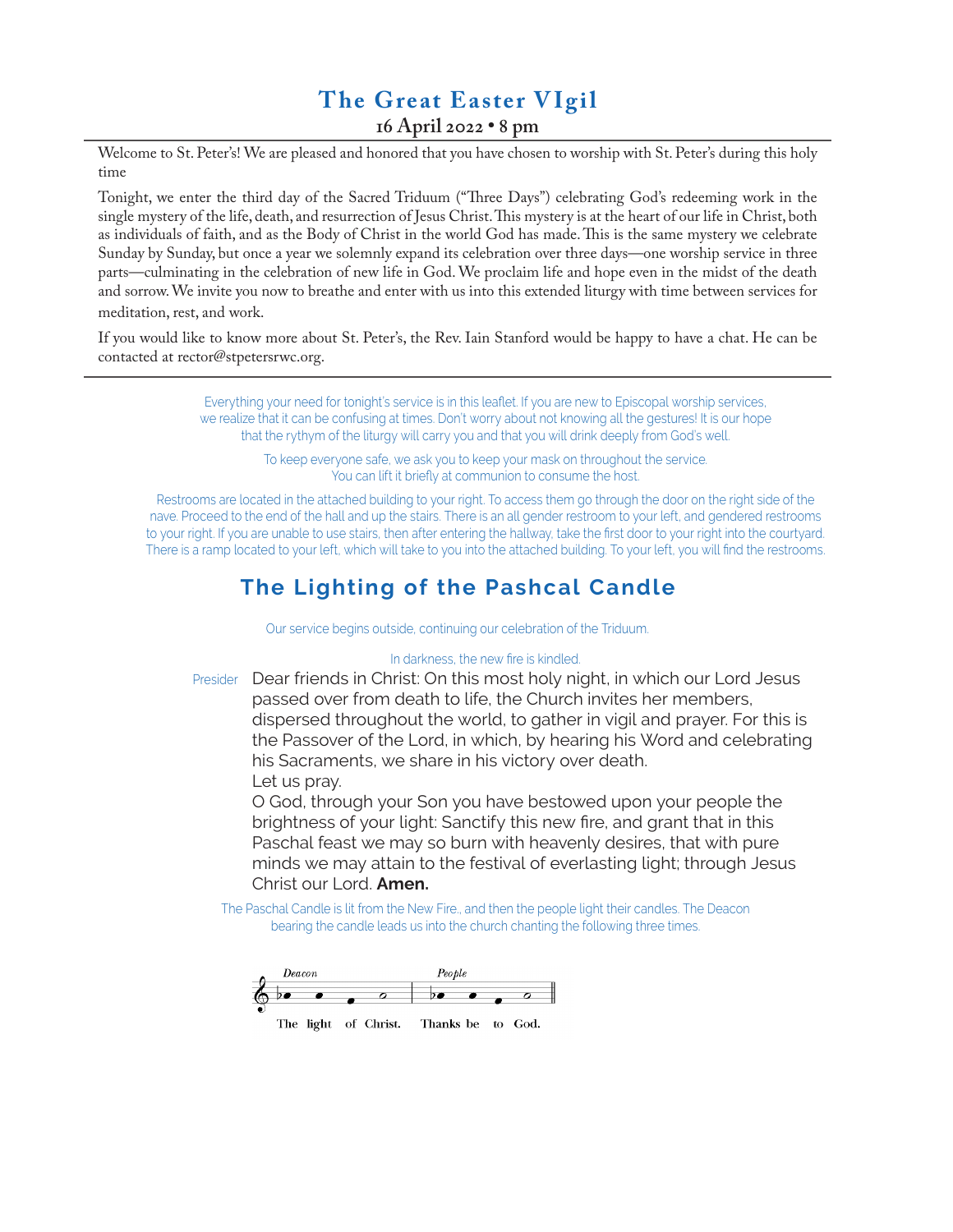### **The Exsultet** The Paschal Candle is placed in its holder and the Deacon chants the Exsultet. Traditional chant

Deacon Rejoice now, heavenly hosts and choirs of angels, and let your trumpets shout Salvation for the victory of our mighty King. Rejoice and sing now, all the round earth, bright with glorious splendor, for darkness has been vanquished by our eternal King. Rejoice and be glad now, Mother Church, and let your holy courts, in radiant light, resound with the praises of your people.

 All you who stand near this marvelous and holy flame, pray with me to God the Almighty for the grace to sing the worthy praise of this great light; through Jesus Christ his Son our Lord, who lives and reigns with him, in the unity of the Holy Spirit, one God, for ever and ever.



Deacon It is truly right and good, always and everywhere, with our whole heart and mind and voice, to praise you, the invisible, almighty, and eternal God, and your only begotten Son, Jesus Christ our Savior; for he is the true Paschal Lamb, who at the feast of the Passover paid for us the debt of Adam's sin, and by his blood delivered your faithful people.

 This is the night, when you brought our forebears, the children of Israel, out of bondage in Egypt, and led them through the Red Sea on dry land. This is the night, when all who believe in Christ are delivered from the gloom of sin, and are restored to grace and holiness of life. This is the night, when Christ broke the bonds of death and hell, and rose victorious from the grave.

 How wonderful and beyond our knowing, O God, is your mercy and loving-kindness to us, that to redeem a slave, you gave a Son. How holy is this night, when wickedness is put to flight, and sin is washed away. It restores innocence to the fallen, and joy to those who mourn. It casts out pride and hatred, and brings peace and concord. How blessed is this night, when earth and heaven are joined and man is reconciled to God. Holy God, accept our evening sacrifice, the offering of this candle in your honor. May it shine continually to drive away all darkness. May Christ, the Morning Star who knows no setting, find it ever burning—he who gives light to all creation, and who lives and reigns for ever and ever.

 $\overline{\bullet}$   $\overline{\circ}$ All **A** - men.

**2**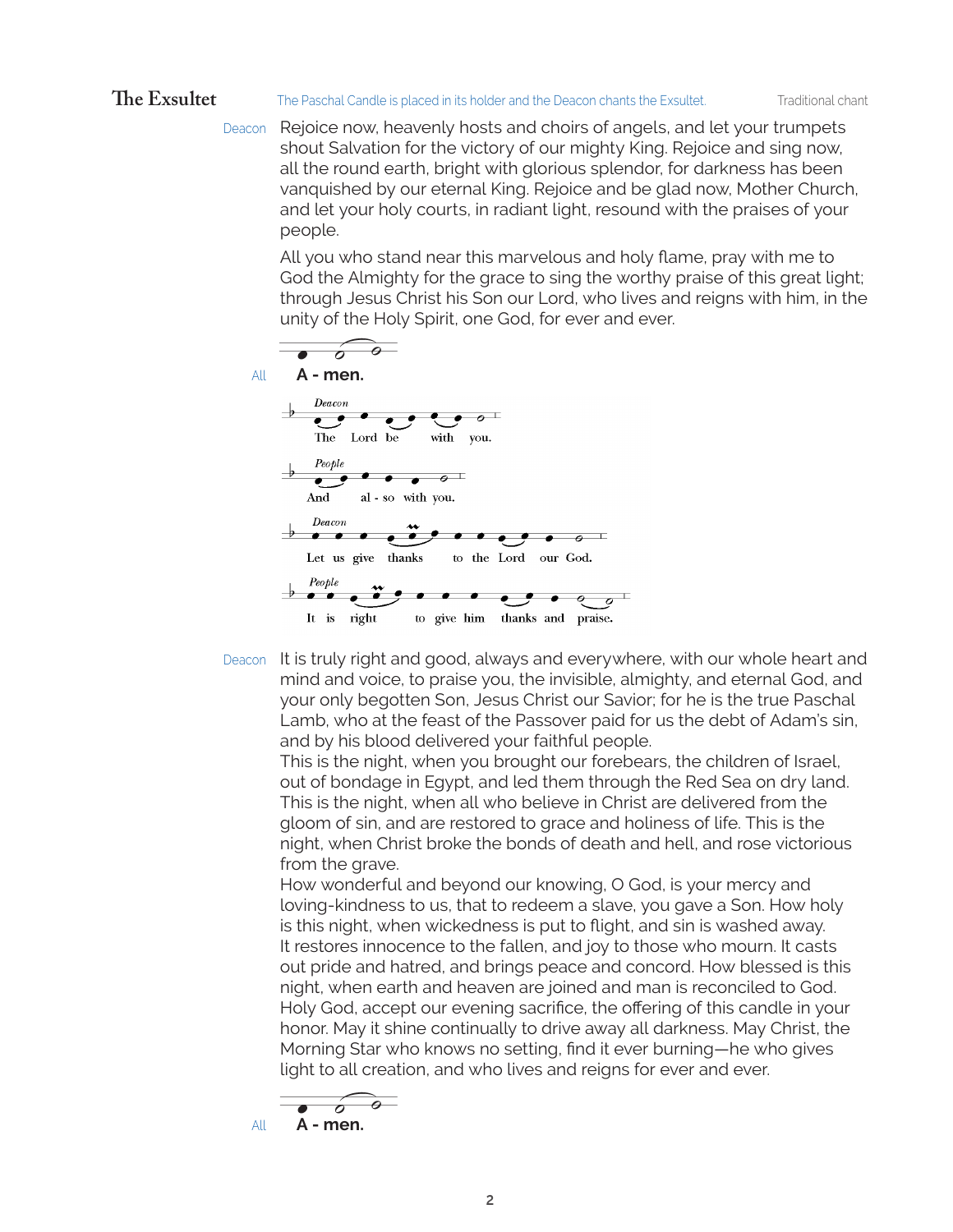# **The Word of God**

Presider Let us hear the record of God's saving deeds in history, how God saved the people of the promise in ages past; and let us pray that God will, in our own day, bring us all to the fullness of redemption.

**A Story of Creation** The people sit. The candles are extinguished and put aside. Genesis 1:1–2:4a

 In the beginning when God created the heavens and the earth, the earth was a formless void and darkness covered the face of the deep, while a wind from God swept over the face of the waters. Then God said, "Let there be light"; and there was light. And God saw that the light was good; and God separated the light from the darkness. God called the light Day, and the darkness he called Night. And there was evening and there was morning, the first day.

 And God said, "Let there be a dome in the midst of the waters, and let it separate the waters from the waters." So God made the dome and separated the waters that were under the dome from the waters that were above the dome. And it was so. God called the dome Sky. And there was evening and there was morning, the second day.

 And God said, "Let the waters under the sky be gathered together into one place, and let the dry land appear." And it was so. God called the dry land Earth, and the waters that were gathered together he called Seas. And God saw that it was good. Then God said, "Let the earth put forth vegetation: plants yielding seed, and fruit trees of every kind on earth that bear fruit with the seed in it." And it was so. The earth brought forth vegetation: plants yielding seed of every kind, and trees of every kind bearing fruit with the seed in it. And God saw that it was good. And there was evening and there was morning, the third day.

 And God said, "Let there be lights in the dome of the sky to separate the day from the night; and let them be for signs and for seasons and for days and years, and let them be lights in the dome of the sky to give light upon the earth." And it was so. God made the two great lights—the greater light to rule the day and the lesser light to rule the night—and the stars. God set them in the dome of the sky to give light upon the earth, to rule over the day and over the night, and to separate the light from the darkness. And God saw that it was good. And there was evening and there was morning, the fourth day.

 And God said, "Let the waters bring forth swarms of living creatures, and let birds fly above the earth across the dome of the sky." So God created the great sea monsters and every living creature that moves, of every kind, with which the waters swarm, and every winged bird of every kind. And God saw that it was good. God blessed them, saying, "Be fruitful and multiply and fill the waters in the seas, and let birds multiply on the earth." And there was evening and there was morning, the fifth day.

 And God said, "Let the earth bring forth living creatures of every kind: cattle and creeping things and wild animals of the earth of every kind." And it was so. God made the wild animals of the earth of every kind, and the cattle of every kind, and everything that creeps upon the ground of every kind. And God saw that it was good. Then God said, "Let us make humankind in our image, according to our likeness; and let them have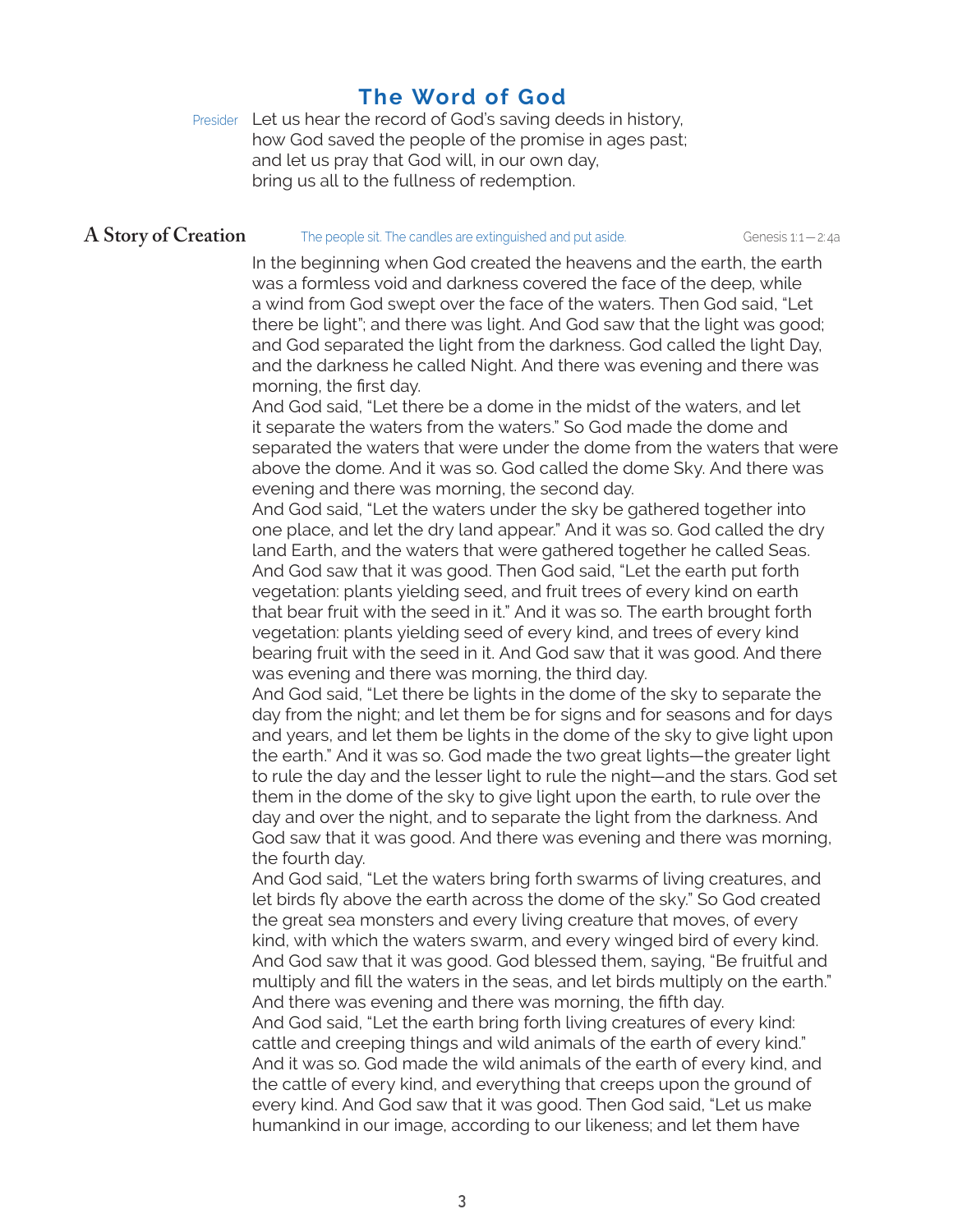dominion over the fish of the sea, and over the birds of the air, and over the cattle, and over all the wild animals of the earth, and over every creeping thing that creeps upon the earth." So God created humankind in his image, in the image of God he created them; male and female he created them. God blessed them, and God said to them, "Be fruitful and multiply, and fill the earth and subdue it; and have dominion over the fish of the sea and over the birds of the air and over every living thing that moves upon the earth." God said, "See, I have given you every plant yielding seed that is upon the face of all the earth, and every tree with seed in its fruit; you shall have them for food. And to every beast of the earth, and to every bird of the air, and to everything that creeps on the earth, everything that has the breath of life, I have given every green plant for food." And it was so. God saw everything that he had made, and indeed, it was very good. And there was evening and there was morning, the sixth day.

 Thus the heavens and the earth were finished, and all their multitude. And on the seventh day God finished the work that he had done, and he rested on the seventh day from all the work that he had done. So God blessed the seventh day and hallowed it, because on it God rested from all the work that he had done in creation. These are the generations of the heavens and the earth when they were created.

#### The people stand.

## Presider Let us pray.

 Gracious God, you who have created all things: light, dark, water, land, the heavens and stars above us, we give thanks to you for the wonder and beauty of your perfect creation, asking that all peoples and nations honor, respect, protect, and nurture what you have made good in the name of your most Precious Son, Jesus Christ, our Lord and Savior. **Amen.**



Text:: Psalm 103 | Music:: Jacques Berthier (1923-1994)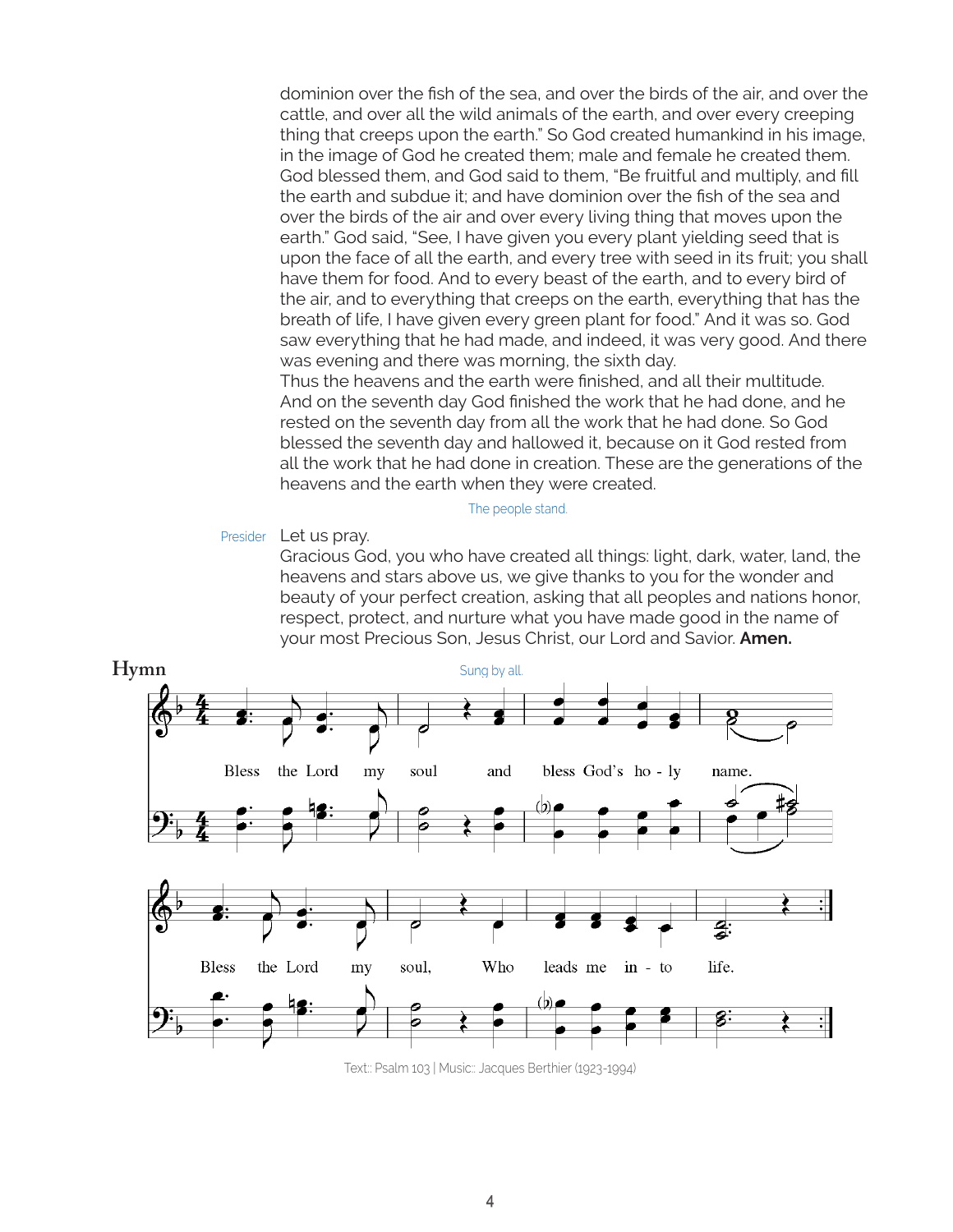As Pharaoh drew near, the Israelites looked back, and there were the Egyptians advancing on them. In great fear the Israelites cried out to the Lord. They said to Moses, "Was it because there were no graves in Egypt that you have taken us away to die in the wilderness? What have you done to us, bringing us out of Egypt? Is this not the very thing we told you in Egypt, 'Let us alone and let us serve the Egyptians'? For it would have been better for us to serve the Egyptians than to die in the wilderness." But Moses said to the people, "Do not be afraid, stand firm, and see the deliverance that the Lord will accomplish for you today; for the Egyptians whom you see today you shall never see again. The Lord will fight for you, and you have only to keep still."

 Then the Lord said to Moses, "Why do you cry out to me? Tell the Israelites to go forward. But you lift up your staff, and stretch out your hand over the sea and divide it, that the Israelites may go into the sea on dry ground. Then I will harden the hearts of the Egyptians so that they will go in after them; and so I will gain glory for myself over Pharaoh and all his army, his chariots, and his chariot drivers. And the Egyptians shall know that I am the Lord, when I have gained glory for myself over Pharaoh, his chariots, and his chariot drivers."

 The angel of God who was going before the Israelite army moved and went behind them; and the pillar of cloud moved from in front of them and took its place behind them. It came between the army of Egypt and the army of Israel. And so the cloud was there with the darkness, and it lit up the night; one did not come near the other all night. Then Moses stretched out his hand over the sea. The Lord drove the sea back by a strong east wind all night, and turned the sea into dry land; and the waters were divided. The Israelites went into the sea on dry ground, the waters forming a wall for them on their right and on their left. The Egyptians pursued, and went into the sea after them, all of Pharaoh's horses, chariots, and chariot drivers.

 At the morning watch the Lord in the pillar of fire and cloud looked down upon the Egyptian army, and threw the Egyptian army into panic. He clogged their chariot wheels so that they turned with difficulty. The Egyptians said, "Let us flee from the Israelites, for the Lord is fighting for them against Egypt." Then the Lord said to Moses, "Stretch out your hand over the sea, so that the water may come back upon the Egyptians, upon their chariots and chariot drivers." So Moses stretched out his hand over the sea, and at dawn the sea returned to its normal depth. As the Egyptians fled before it, the Lord tossed the Egyptians into the sea. The waters returned and covered the chariots and the chariot drivers, the entire army of Pharaoh that had followed them into the sea; not one of them remained. But the Israelites walked on dry ground through the sea, the waters forming a wall for them on their right and on their left. Thus the Lord saved Israel that day from the Egyptians; and Israel saw the Egyptians dead on the seashore. Israel saw the great work that the Lord did against the Egyptians. So the people feared the Lord and believed in the Lord and in his servant Moses. Then the prophet Miriam, Aaron's sister, took a tambourine in her hand; and all the women went out after her with tambourines and with dancing. And Miriam sang to them: "Sing to the Lord, for he has triumphed gloriously; horse and rider he has thrown into the sea."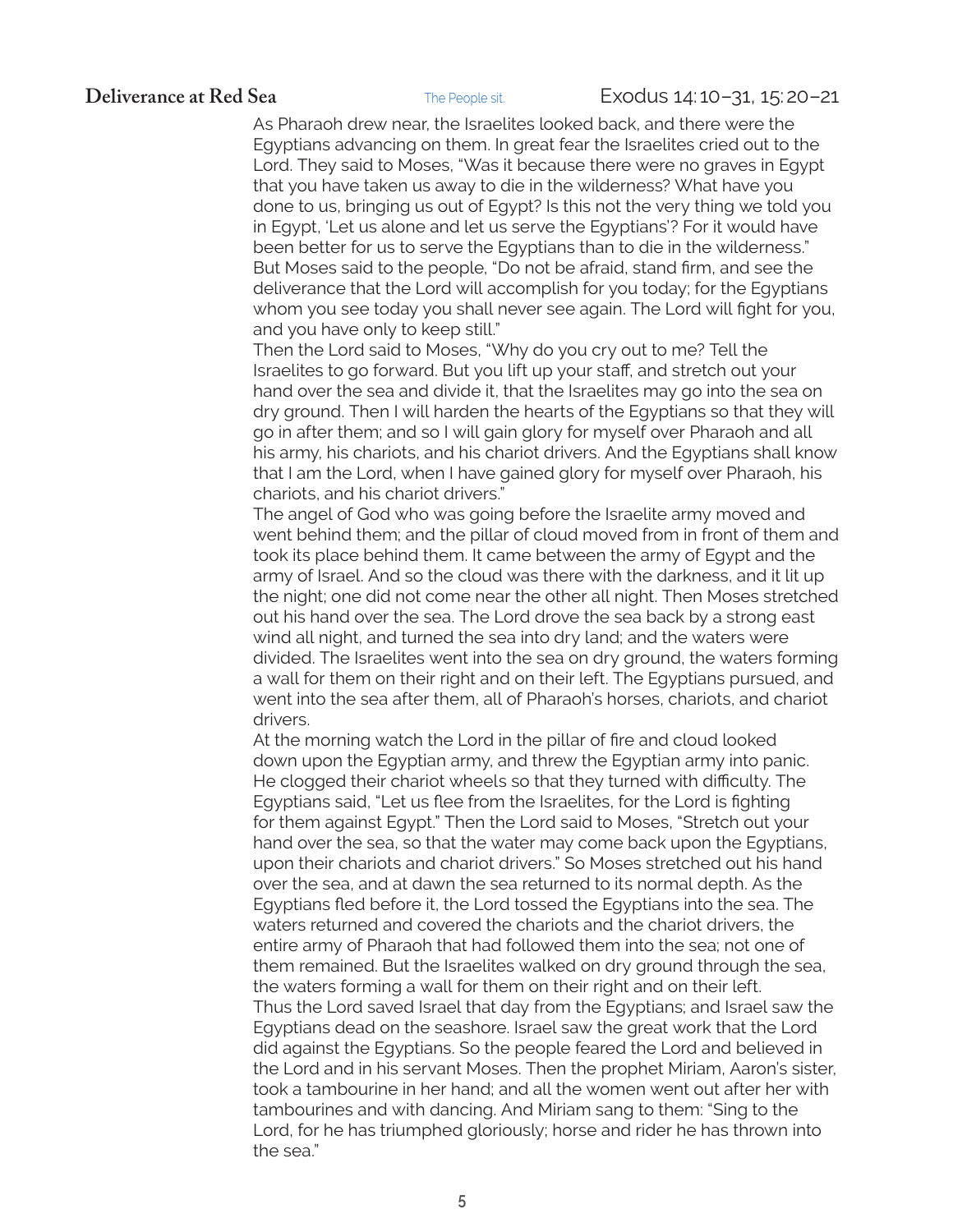#### The people stand.

# Presider Let us pray.

 Wonder-working God, how often we live in fear of the challenges we face and forget that you promise to walk with us each step of the journey. Be present, we pray, with all those who live in pain and fear, all those who struggle against slavery and oppression, and all those who have lost hope. Deliver us from hardness of heart, and from being instruments of fear and oppression in the lives of others. Lead us all into your promised land of freedom and new life, through Jesus Christ our Savior. **Amen.**



Text:: Psalm 103 | Music:: Jacques Berthier (1923-1994)

# **The Valley of Dry Bones** The People sit. Ezekiel 37:1–14

 The hand of the Lord came upon me, and he brought me out by the spirit of the Lord and set me down in the middle of a valley; it was full of bones. He led me all around them; there were very many lying in the valley, and they were very dry. He said to me, "Mortal, can these bones live?" I answered, "O Lord God, you know." Then he said to me, "Prophesy to these bones, and say to them: O dry bones, hear the word of the Lord. Thus says the Lord God to these bones: I will cause breath to enter you, and you shall live. I will lay sinews on you, and will cause flesh to come upon you, and cover you with skin, and put breath in you, and you shall live; and you shall know that I am the Lord." So I prophesied as I had been commanded; and as I prophesied, suddenly there was a noise, a rattling, and the bones came together, bone to its bone. I looked, and there were sinews on them, and flesh had come upon them, and skin had covered them; but there was no breath in them. Then he said to me, "Prophesy to the breath, prophesy, mortal, and say to the breath: Thus says the Lord God: Come from the four winds, O breath, and breathe upon these slain, that they may live." I prophesied as he commanded me, and the breath came into them, and they lived, and stood on their feet, a vast multitude. Then he said to me, "Mortal, these bones are the whole house of Israel. They say, 'Our bones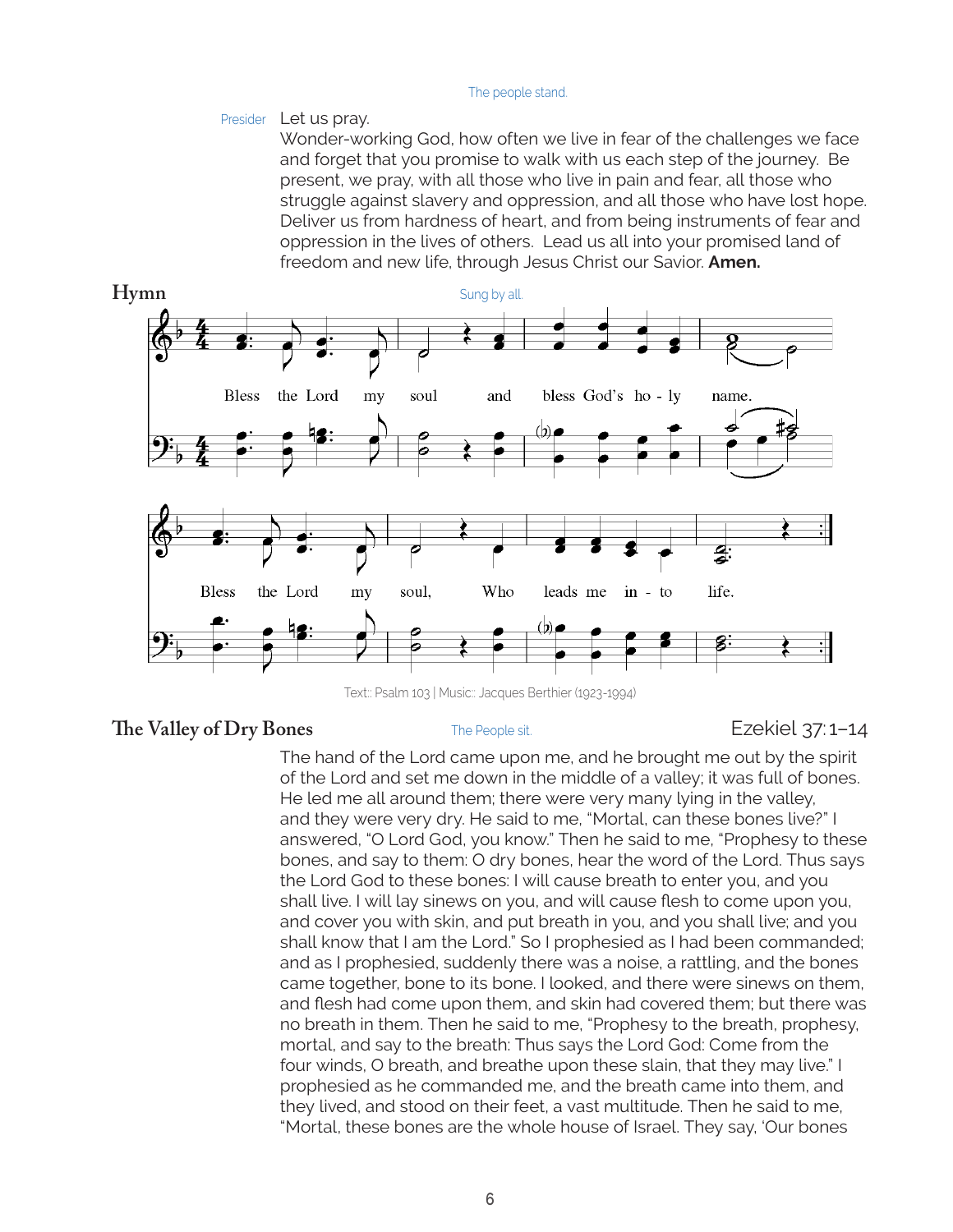are dried up, and our hope is lost; we are cut off completely.' Therefore prophesy, and say to them, Thus says the Lord God: I am going to open your graves, and bring you up from your graves, O my people; and I will bring you back to the land of Israel. And you shall know that I am the Lord, when I open your graves, and bring you up from your graves, O my people. I will put my spirit within you, and you shall live, and I will place you on your own soil; then you shall know that I, the Lord, have spoken and will act," says the Lord.

#### The people stand.

# Presider Let us pray.

 God of Life: Thank you for sending your spirit into our weary bones. Help us to trust in the strength that you give us, that we may continue the journey you set us on, with faith that the world will be made fresh for us and our children. **Amen.**



Text:: Psalm 103 | Music:: Jacques Berthier (1923-1994)

# **Renewal of Baptismal Vows**

The people remain standing as they are able.

Presider Through the Paschal ministry, dear friends, we are buried with Christ by Baptism into his death, and raised with him to newness of life. I call upon you, therefore, now that our Lenten observance is ended, to renew the solemn promises and vows of Holy Baptism, by which we once renounced Satan and all his works, and promised to serve God faithfully in his holy Catholic Church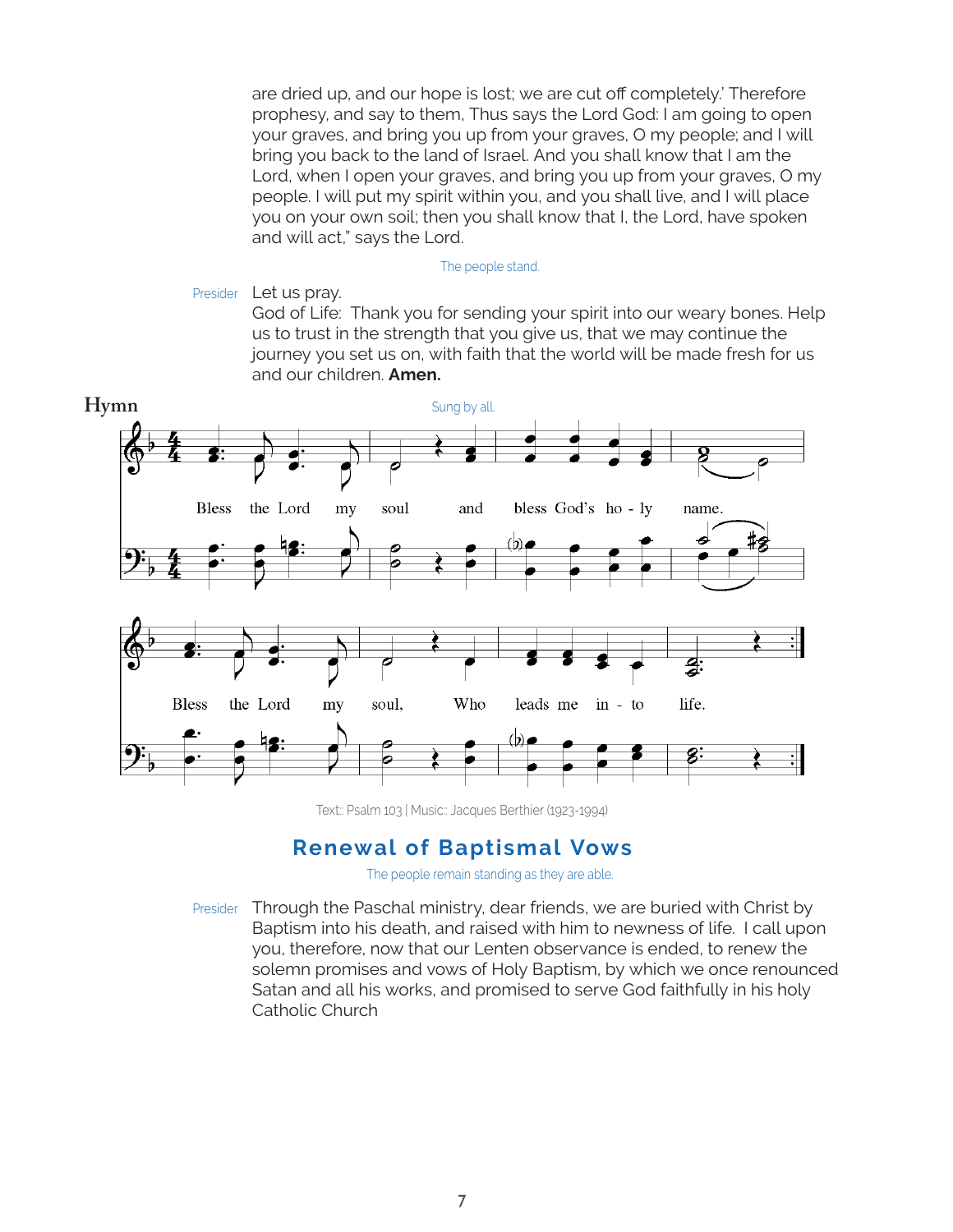# **The Baptismal Covenant**

| Presider Do you reaffirm your renunciation of evil<br>and renew your commitment to Jesus Christ?                                                                                                                                                                                                                                                                                                                                                                             |
|------------------------------------------------------------------------------------------------------------------------------------------------------------------------------------------------------------------------------------------------------------------------------------------------------------------------------------------------------------------------------------------------------------------------------------------------------------------------------|
| People Ido.                                                                                                                                                                                                                                                                                                                                                                                                                                                                  |
| Presider Do you believe in God the Father?<br>I believe in God, the Father Almighty, creator of heaven and earth.                                                                                                                                                                                                                                                                                                                                                            |
| Do you believe in Jesus Christ, the Son of God?<br>I believe in Jesus Christ, his only Son, our Lord.<br>He was conceived by the power of the Holy Spirit<br>and born of the Virgin Mary.<br>He suffered under Pontius Pilate,<br>was crucified, died, and was buried.<br>He descended to the dead.<br>On the third day he rose again.<br>He ascended into heaven,<br>and is seated at the right hand of the Father.<br>He will come again to judge the living and the dead. |
| Do you believe in God the Holy Spirit?<br>I believe in the Holy Spirit,<br>the holy catholic Church,<br>the communion of saints,<br>the forgiveness of sins,<br>the resurrection of the body,<br>and the life everlasting.                                                                                                                                                                                                                                                   |
| Will you continue in the apostles' teaching and fellowship,<br>in the breaking of bread, and in the prayers?<br>I will, with God's help.                                                                                                                                                                                                                                                                                                                                     |
| Will you persevere in resisting evil,<br>and whenever you fall into sin, repent and return to the Lord?<br>I will, with God's help.                                                                                                                                                                                                                                                                                                                                          |
| Will you proclaim by word and example the Good News of God in Christ?<br>I will, with God's help.                                                                                                                                                                                                                                                                                                                                                                            |
| Will you seek and serve Christ in all persons,<br>loving your neighbor as yourself?<br>I will, with God's help.                                                                                                                                                                                                                                                                                                                                                              |
| Will you strive for justice and peace among all people,<br>and respect the dignity of every human being?<br>I will, with God's help.                                                                                                                                                                                                                                                                                                                                         |
| Will you cherish the wondrous works of God,<br>and protect the beauty and integrity of all creation?<br>I will, with God's help.                                                                                                                                                                                                                                                                                                                                             |
|                                                                                                                                                                                                                                                                                                                                                                                                                                                                              |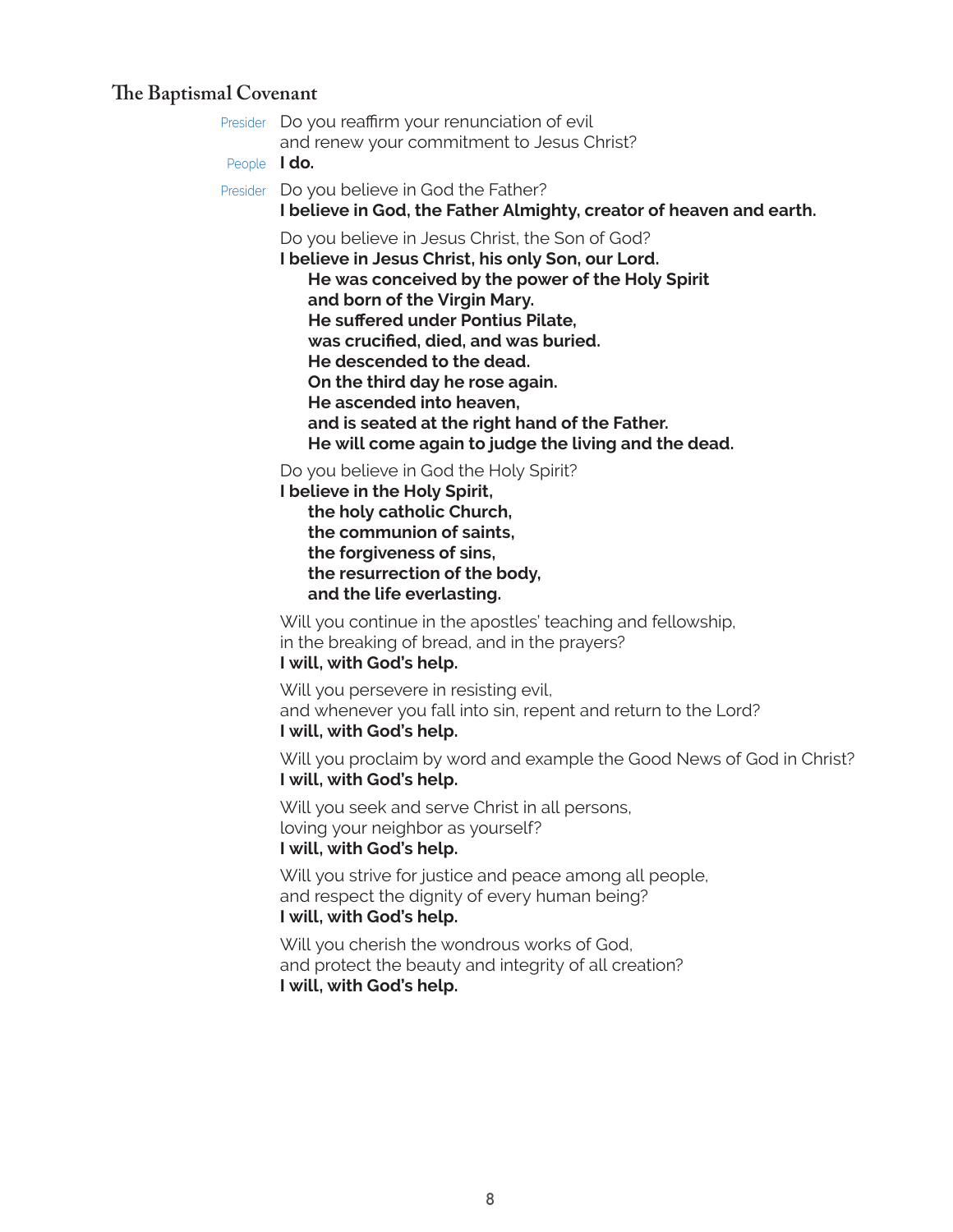## **Thanksgiving over the Water** The people remain standing as they are able.

Presider God be with you.

People **And also with you.** Let us give thanks to the Lord our God. **It is right to give our thanks and praise.**

> We thank you, Almighty God, for the gift of water. Over it the Holy Spirit moved in the beginning of creation. Through it you led the children of Israel out of their bondage in Egypt into the land of promise. In it your Son Jesus received the baptism of John and was anointed by the Holy Spirit as the Messiah, the Christ, to lead us, through his death and resurrection, from the bondage of sin into everlasting life.

> We thank you, O God, for the water of Baptism. In it we are buried with Christ in his death. By it we share in his resurrection. Through it we are reborn by the Holy Spirit. Therefore in joyful obedience to your Son, we bring into his fellowship those who come to him in faith, baptizing them in the Name of the Father, and of the Son, and of the Holy Spirit.

> Now sanctify this water, we pray you, by the power of your Holy Spirit, that those who here are cleansed from sin and born again may continue for ever in the risen life of Jesus Christ our Savior. To him, to you, and to the Holy Spirit, be all honor and glory, now and for ever. **Amen.**

**The Asperges**

The people are sprinkled with water of new life.

# **The Great Easter Proclamation**

# **The Easter Acclamation**

Please remain standing as you are able. The Easter acclamation is said three times, each time louder and louder. The people may ring bells or keys, first softly, then louder and louder.



Presider Alleluia, Christ is Risen! People **Christ is risen indeed! Alleluia!**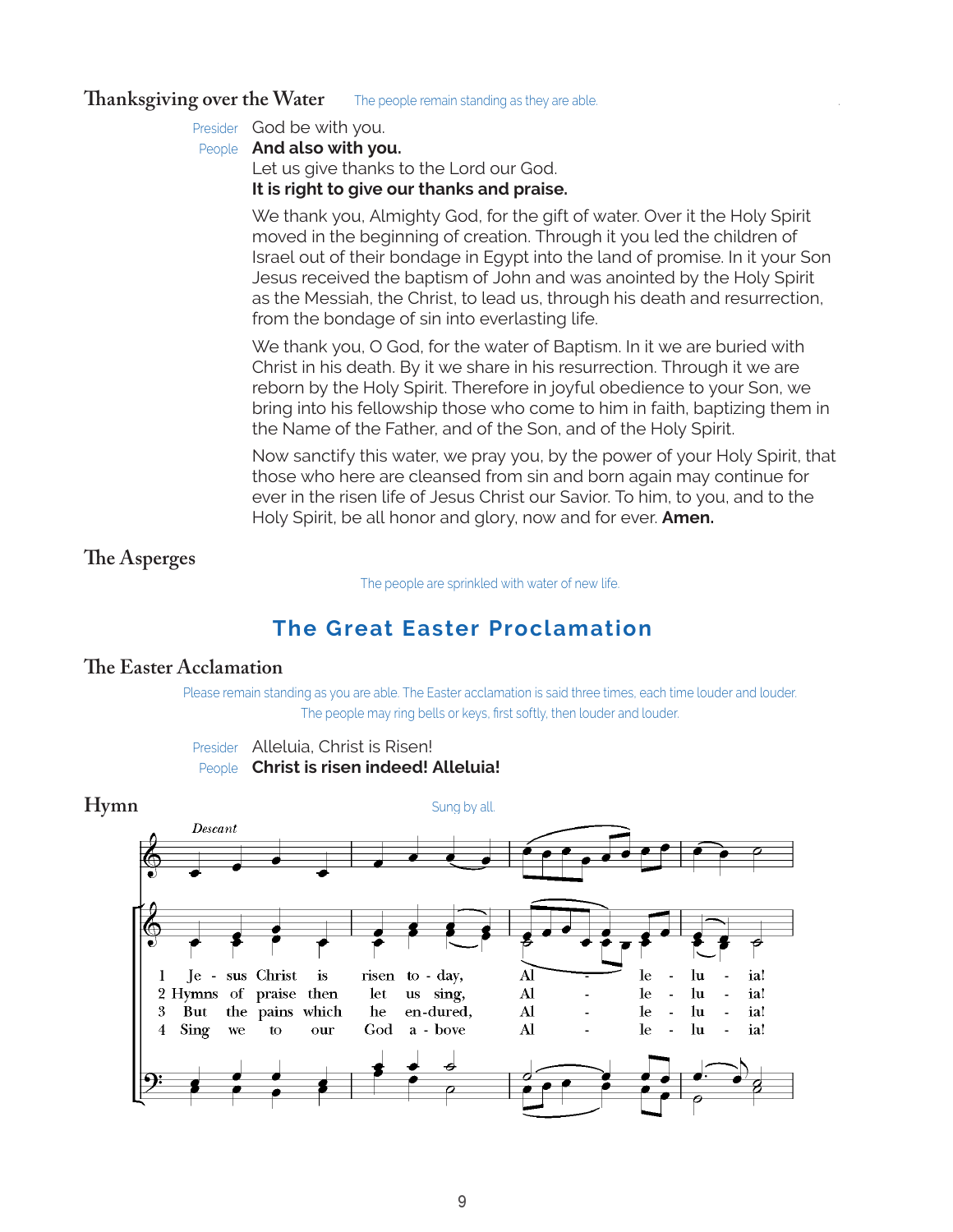

Text: Latin, 14th cent.; tr. Lyra Davidic, 1708, alt. St. 4 Charles Wesley (1707-1788) | Music: Easter Hymn, from Lyra Davidica 1708; adapt The Compleat Psalmodist, 1749, alt., desc. Hymns Ancient and Modern, Revised, 1950.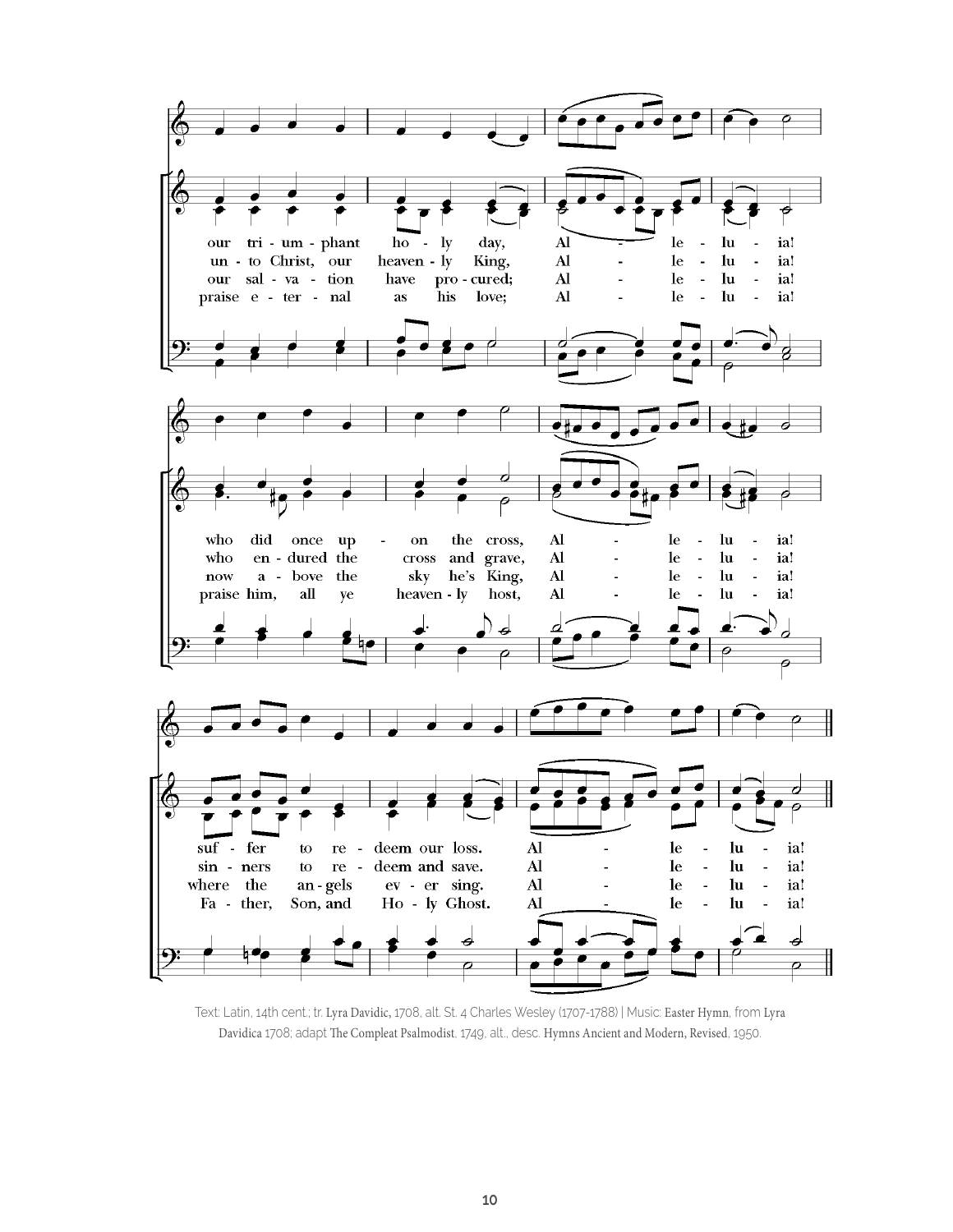**Collect of the Day** The people remain standing as they are able.

# Presider God be with you.

# People **And also with you.**

Let us pray.

O God, who made this most holy night to shine with the glory of the Lord's resurrection: Stir up in your Church that Spirit of adoption which is given to us in Baptism, that we, being renewed both in body and mind, may worship you in sincerity and truth; through Jesus Christ our Lord, who lives and reigns with you, in the unity of the Holy Spirit, one God, now and for ever.

**Amen.**

**The Epistle** The people sit.<br>Reader A reading from Paul's letter to the Romans. A reading from Paul's letter to the Romans.

Do you not know that all of us who have been baptized into Christ Jesus were baptized into his death? Therefore we have been buried with him by baptism into death, so that, just as Christ was raised from the dead by the glory of the Father, so we too might walk in newness of life. For if we have been united with him in a death like his, we will certainly be united with him in a resurrection like his. We know that our old self was crucified with him so that the body of sin might be destroyed, and we might no longer be enslaved to sin. For whoever has died is freed from sin. But if we have died with Christ, we believe that we will also live with him. We know that Christ, being raised from the dead, will never die again; death no longer has dominion over him. The death he died, he died to sin, once for all; but the life he lives, he lives to God. So you also must consider yourselves dead to sin and alive to God in Christ Jesus.

Reader Hear what the Spirit is saying to God's people.

People **Thanks be to God.**

# **Psalm 114**

- 1 When Israel went out from Egypt, the house of Jacob from a people of strange language,
- **2 Judah became God's sanctuary, Israel God's dominion.**
- 3 The sea beheld it and fled; Jordan turned and went back.
- **4 The mountains skipped like rams, the little hills like young sheep.**
- 5 Why ailed you, O sea, that you fled? O Jordan, that you turned back?
- **6 You mountains, that you skip like rams? You little hills, like young sheep?**
- 7 Tremble, O earth, at the presence of God, at the presence of the God of Jacob,
- **8 who turns the hard rock into a pool of water, and the flint-stone into a flowing spring. The State State State Psalter**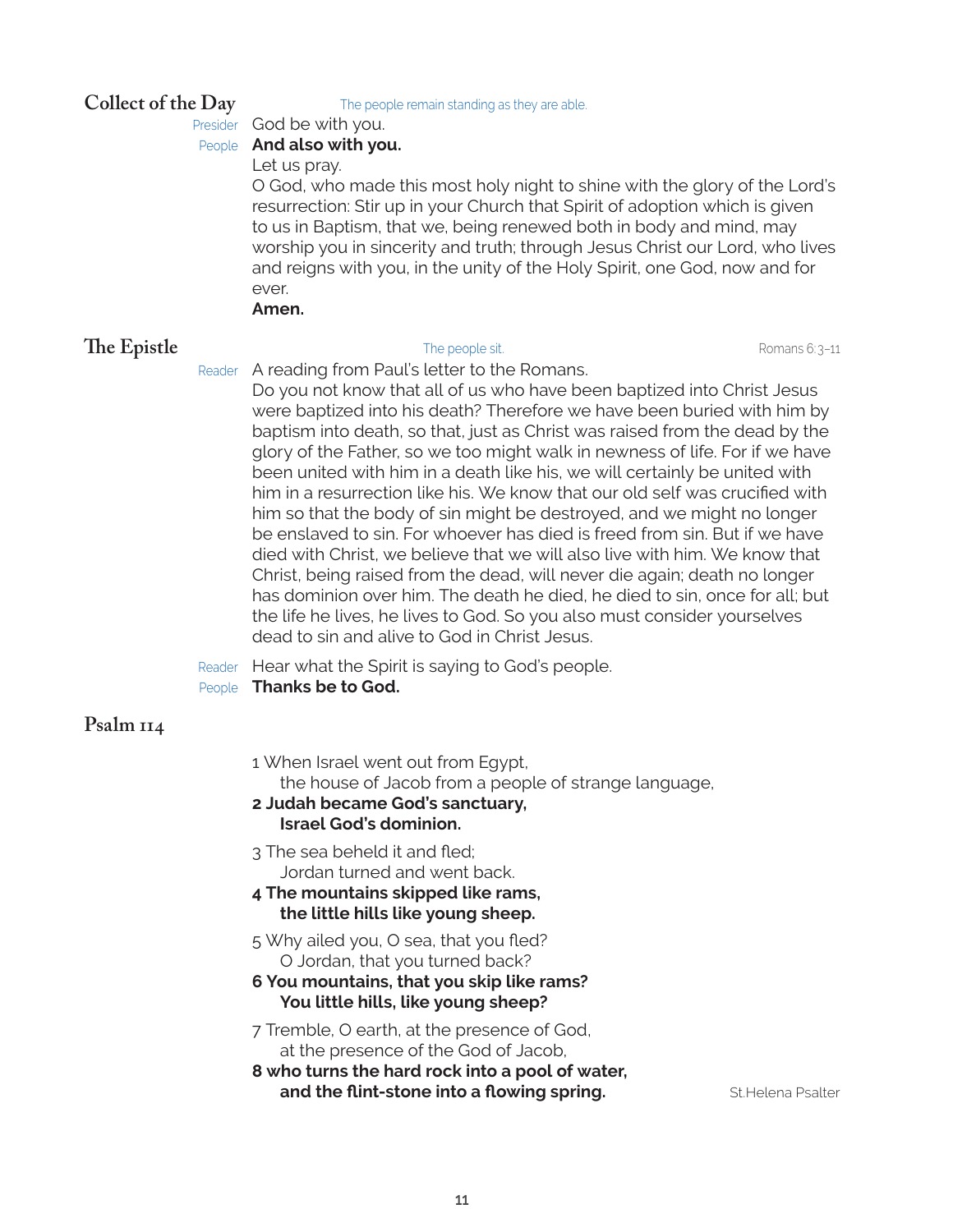

text: Celtic Alleluia

**The Holy Gospel**<br>Presider Hear the Gospel of our Savior Jesus Christ according to Luke. Hear the Gospel of our Savior Jesus Christ according to Luke.

People **Glory to you, O Christ**

 On the first day of the week, at early dawn, the women who had come with Jesus from Galilee came to the tomb, taking the spices that they had prepared. They found the stone rolled away from the tomb, but when they went in, they did not find the body. While they were perplexed about this, suddenly two men in dazzling clothes stood beside them. The women were terrified and bowed their faces to the ground, but the men said to them, "Why do you look for the living among the dead? He is not here, but has risen. Remember how he told you, while he was still in Galilee, that the Son of Man must be handed over to sinners, and be crucified, and on the third day rise again." Then they remembered his words, and returning from the tomb, they told all this to the eleven and to all the rest. Now it was Mary Magdalene, Joanna, Mary the mother of James, and the other women with them who told this to the apostles. But these words seemed to them an idle tale, and they did not believe them. But Peter got up and ran to the tomb; stooping and looking in, he saw the linen cloths by themselves; then he went home, amazed at what had happened., Presider The Gospel of the Lord.

People **Praise to you, O Christ.** 

# **Homily** The people sit. The people sit. **The Prayers of the People** The people stand as they are able. Presider God of glory, we thank you and celebrate the joy of your resurrection, which gives us true life in your love. Help us to receive and reflect your glory in our own lives, as we pray, O God, we live in your love. Intercessor Send your Spirit upon your church that we might grow to see your presence in all people, learn to serve all who have need, and strive to build the beloved community so that all may have abundant life. We pray, People **O God, we live in your love.** Intercessor Teach those who govern our city, state and nation the power of servant leadership that they may work selflessly for the good of all, and have the wisdom to strive for peace around the world, especially in Ukraine. We

- pray,
- People **O God, we live in your love.**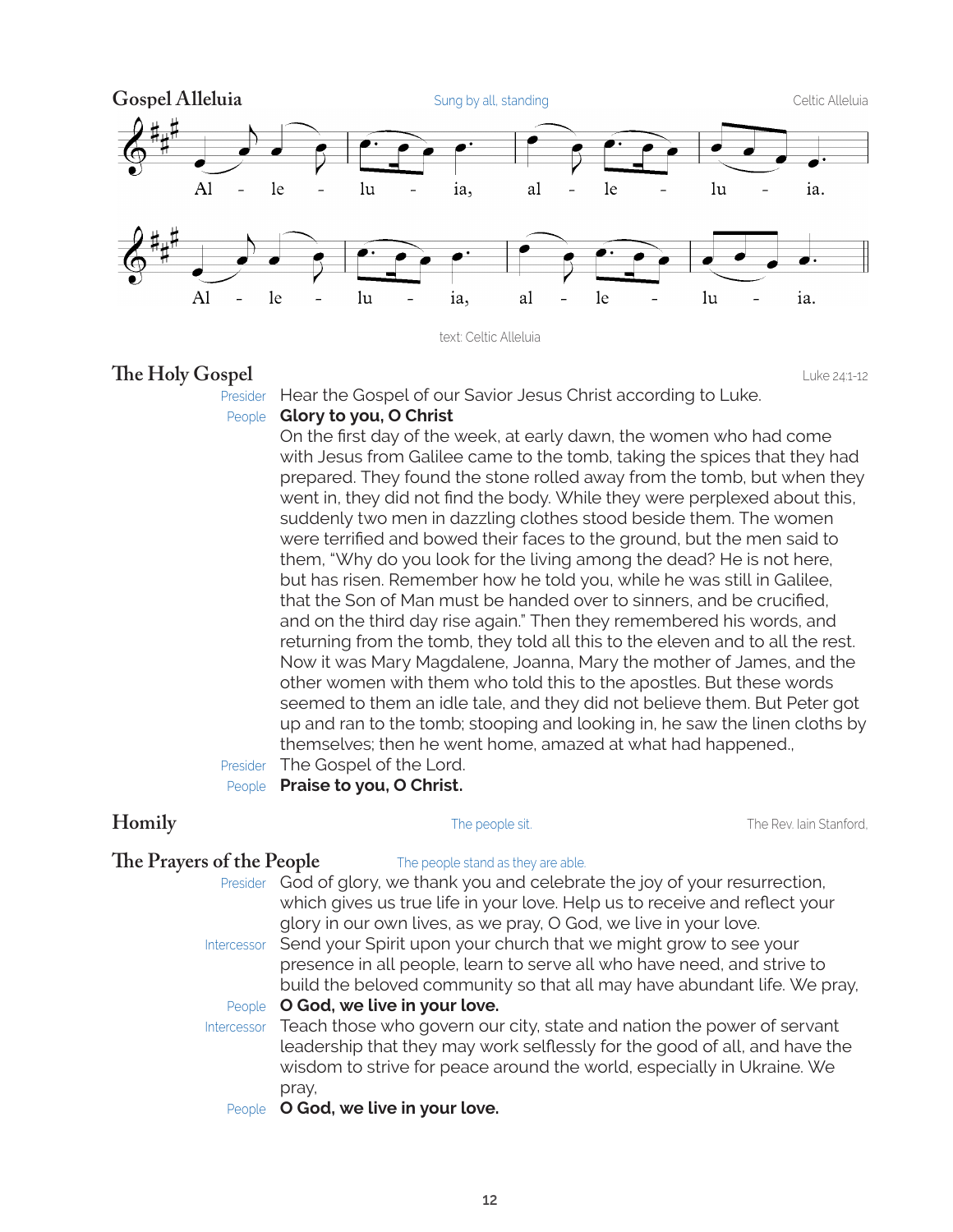Intercessor Bring all who proclaim your name as Savior into the way of love, that we may heal the divisions among us, and forge God's justice wherever we go. We pray,

People **O God, we live in your love.**

Intercessor Bring comfort and aid to all those who hunger in body and live with inadequate shelter, and give us hearts and wills to change the structures of society that all may flourish. We pray,

People **O God, we live in your love.**

Intercessor Uphold all those who suffer in mind, body or spirit, and bring them your healing power to restore, renew, and refresh them in this life, and bring all those who have departed this life with you into eternal glory. We pray,

## People **O God, we live in your love.**

Presider O God, your love knows no bounds, you showed us its power to vanquish sin and evil from our world; give us your spirit of love that we may live in you always, and bless others in your Holy Name. **Amen.**

# **The Peace**

Presider The peace of Christ be always with you.

## All **And also with you.**

All may greet each other in the name of Christ. Due to Covid, we ask that you offer each other a physically distanced sign of peace.: you may bow, wave, or use the peace sign.

# **Annoucements**

# **Holy Communion**

# **Offertory**

An offering will be collected. Thank you for your generosity.

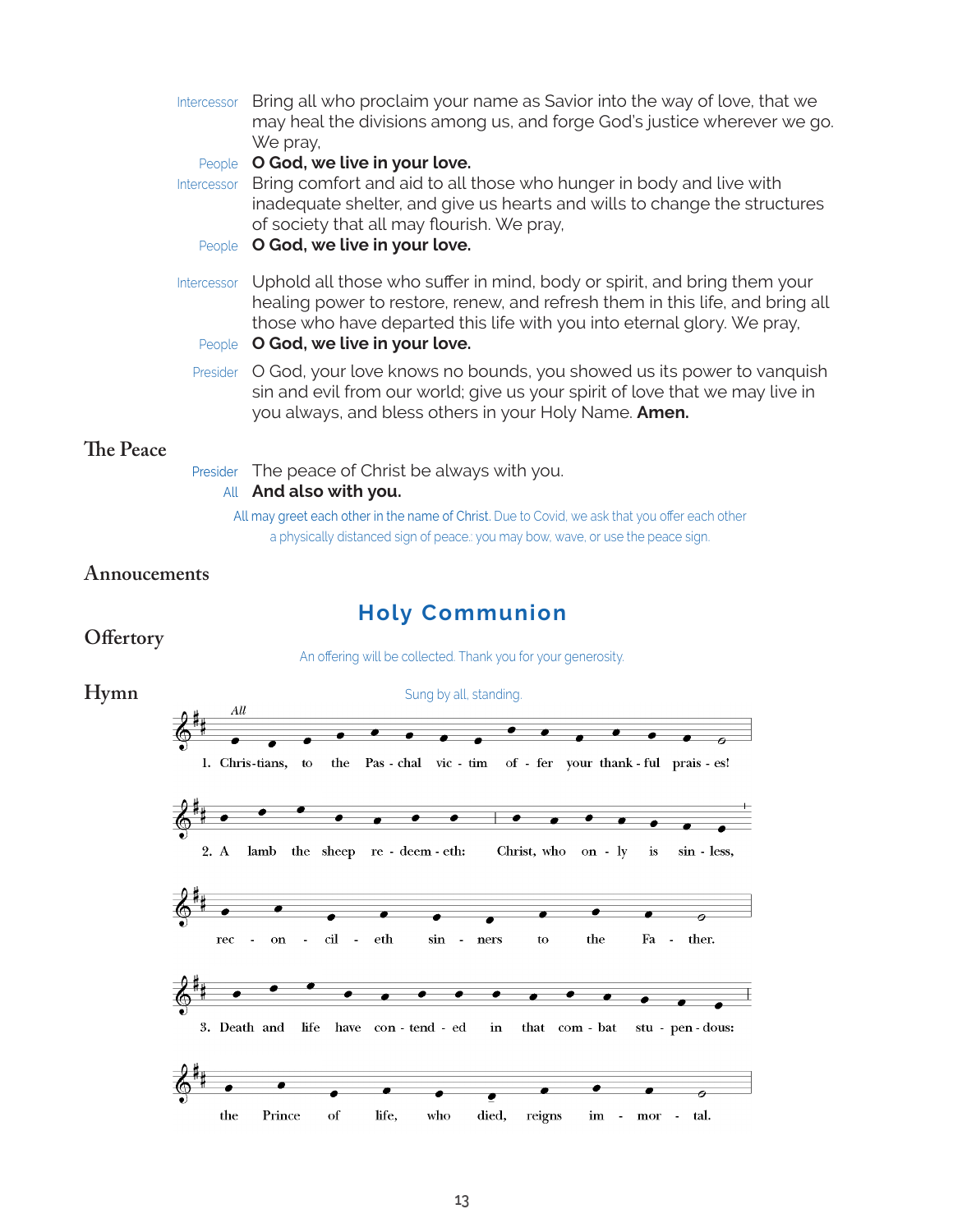

Text: Wigbert [Wipo of Burgundy] (d. 1050?); tr. The Antiphoner an dGrail, 1880, alt. | Music: Victimae Pashalie Laudes, plainsong, Mode 1; melody att. Wigbert [Wipo of Burgendy] (d. 1050?); acc Richard Proulx (b. 1937)

# **The Great Thanksgiving**

Presider God be with you.

All **And also with you.** Lift up your hearts. **We lift them to the Lord.** Let us give thanks to the Lord our God. **It is right to give our thanks and praise.**

Presider God of all power, Ruler of the Universe, you are worthy of glory and praise. People **Glory to you for ever and ever.**

Presider At your command all things came to be: the vast expanse of interstellar space, galaxies, suns, the planets in their courses, and this fragile earth, our island home.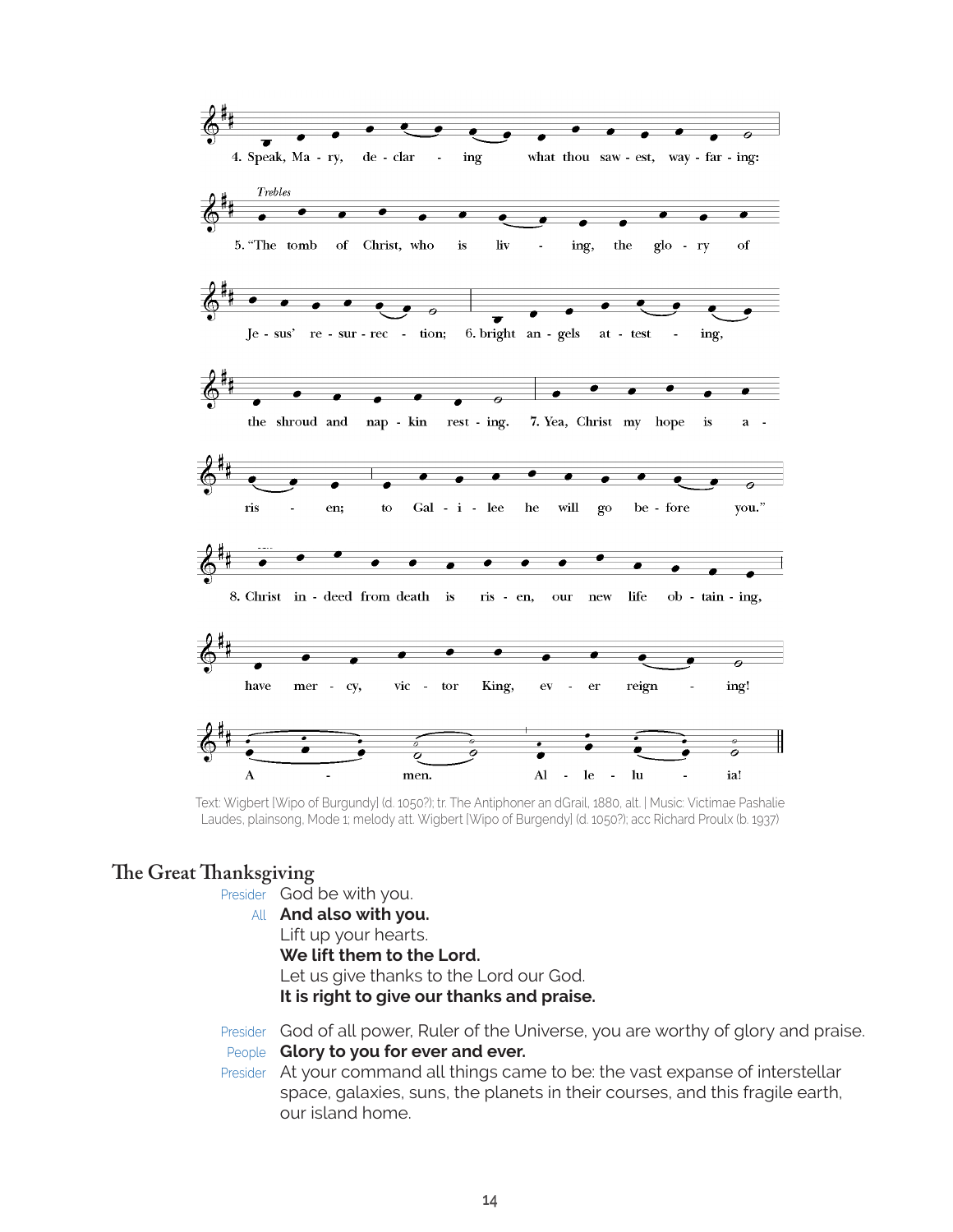# People **By your will they were created and have their being.**

Presider From the primal elements you brought forth the human race, and blessed us with memory, reason, and skill. You made us the rulers of creation. But we turned against you, and betrayed your trust; and we turned against one another.

# People **Have mercy, Lord, for we are sinners in your sight.**

Presider Again and again, you called us to return. Through prophets and sages you revealed your righteous Law. And in the fullness of time you sent your only Son, born of a woman, to fulfill your Law, to open for us the way of freedom and peace.

### People **By his blood, he reconciled us. By his wounds we are healed.**

Presider And therefore we praise you, joining with the heavenly chorus, with prophets, apostles, and martyrs, and with all those in every generation who have looked to you in hope, to proclaim with them your glory, in their unending hymn:



Presider And so, we who have been redeemed by him, and made a new people by water and the Spirit, now bring before you these gifts. Sanctify them by your Holy Spirit to be the Body and Blood of Jesus Christ our Lord.

 On the night he was betrayed he took bread, said the blessing, broke the bread, and gave it to his friends and said, "Take, eat: This is my Body, which is given for you. Do this in remembrance of me."

 After supper, he took the cup of wine, gave thanks, and said, "Drink this, all of you: This is my Blood of the new Covenant, which is shed for you and for many for the forgiveness of sins. Whenever you drink it, do this for the remembrance of me."

 Remembering now his work of redemption, and offering to you this sacrifice of thanksgiving.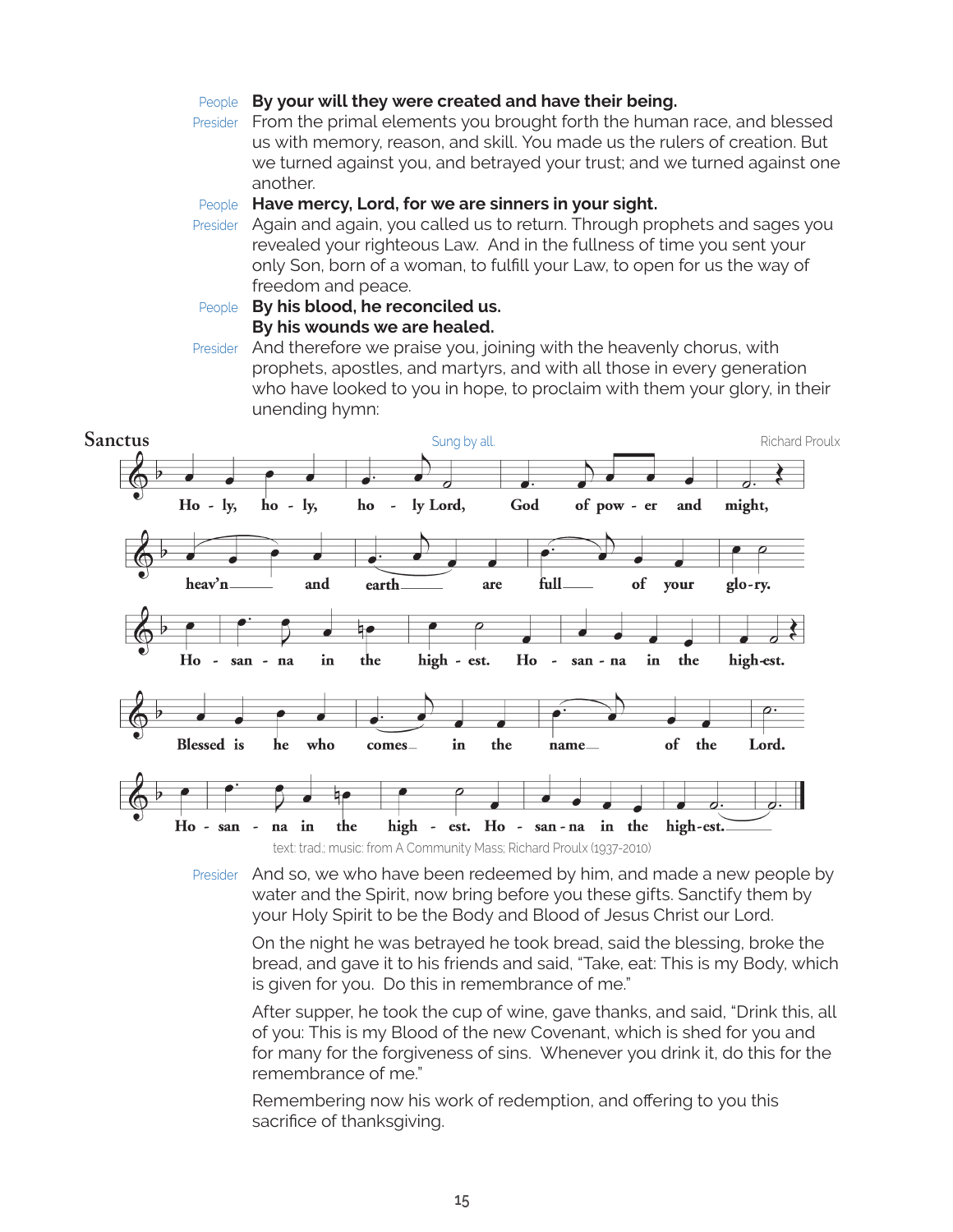# People **We celebrate his death and resurrection, as we await the day of his coming.**

Presider Lord God of our ancestors: God of Abraham, Isaac, and Jacob, God of Hagar, Sarah, Rachel, Rebecca, and Leah; God and Father of our Lord Jesus Christ: Open our eyes to see your hand at work in the world about us. Deliver us from the presumption of coming to this Table for solace only, and not for strength; for pardon only, and not renewal. Let the grace of this Holy Communion make us one body, one spirit in Christ, that we may worthily serve the world in your name.

# People **Risen Lord, be known to us in the breaking of the bread.**

Presider Accept these prayers and praises, Almighty God, through Jesus Christ our great High Priest, to whom, with you and the Holy Spirit, your Church gives honor, glory, and worship, from generation to generation.

# People **Amen.**

# **The Lord's Prayer**

Presider And now, as our Savior Christ has taught us, we are bold to say,

All **Our Father, who art in heaven, hallowed be thy Name,**

**Thy kingdom come,**

**thy will be done, on earth as it is in heaven.**

**Give us this day our daily bread.**

**And forgive us our trespasses,**

**as we forgive those who trespass against us.**

**And lead us not into temptation,**

**but deliver us from evil.**

**For thine is the kingdom, and the power, and the glory, for ever and ever. Amen.**

# **The Breaking of the Bread** The Bread is broken; silence is kept.

Presider Alleluia. Christ our Passover is sacrificed for us.

### All **Therefore let us keep the feast. Alleluia.**

# **Invitation to Communion**

Presider Behold who you are, may you become what you receive.

Following best practices for health safety due to Covid,, we will share the bread only. We believe that reception of one element is sufficent for the full reception of the body and blood of Jesus Christ. Please physically distance while in line for communion. Gluten-free wafers are available upon request. You may lift your mask breifly to consume the host.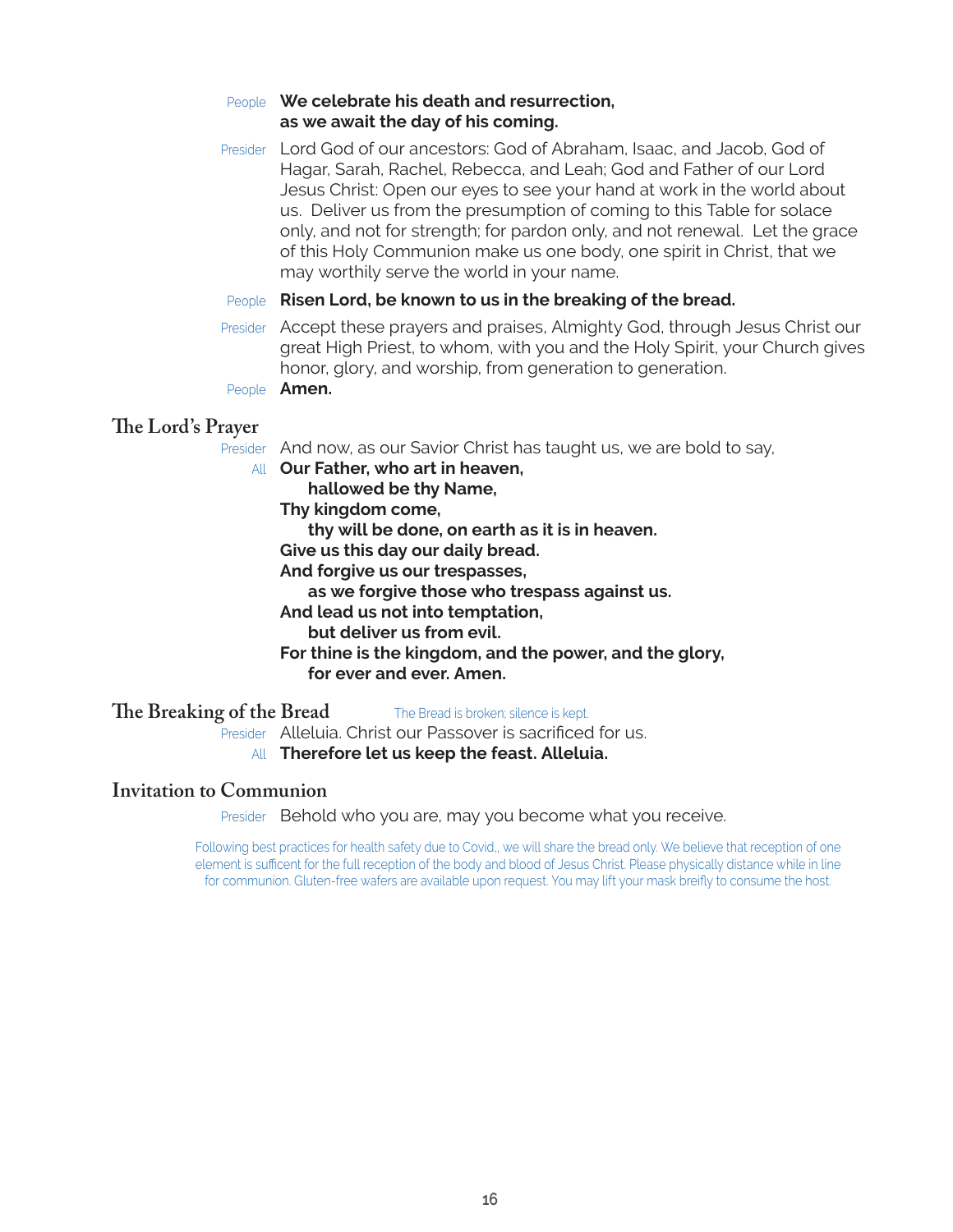**Hymn** Sung by all. Come, ris Lord, and  $deign$ be our guest;  $\mathbf{1}$  $\overline{a}$ en to  $\overline{2}$ We  $\mathbf{i}$ that up - per met; meet, as room they 3 One bo  $\mathbf{d}\mathbf{v}$ we. one  $\overline{\text{Bo}}$  -  $\overline{\text{dy}}$ who take,  $\mathbf{r}$ par  $\overline{a}$ One with ther, Lord, for thee,  $\overline{4}$ each  $\mathbf{o}$  $\overline{\phantom{a}}$ one in ø d. let be thy guests; the is. thine: nay, **us** feast bless - ing, thou ble, stand: **at** the ta  $\overline{\phantom{a}}$ yet dost Church  $\mathbf{n}$  $\mathbb{Z}$ ted  $\mathbf{in}$ com - mun - ion blest; one  $\mathbf u$  $\overline{a}$ ing who **art** one Sa  $\ddot{\phantom{a}}$ vior and one  $\mathbf{h}$  -Head:  $\bullet$ thy self thine board make fest at own man - i "This Body"; thou  $giv$ yet: is my  $SO$ est one Name bear, one **Bread** of life break, we we then  $\mathbf{o}$  $\overline{a}$ pen thou our eyes, that we may see; Wine. in thine own Sac  $\overline{a}$ ra ment of Bread and faith still re ceives the cup as from thy hand. with all thy saints **on** earth and saints at rest. be known in break - ing of the Bread. to **us** 

Text:: George Wallace Briggs (1875-1959), alt. | Music: Sursum Corda, Alfred MOrton Smith (1879-1971)

### **Post-Communion Prayer** After all have received Communion, the people stand.

- Presider Let us pray.
	- All **Almighty and everliving God, we thank you for feeding us with the spiritual food of the most precious Body and Blood of your Son our Savior Jesus Christ; and for assuring us in these holy mysteries** 
		- **that we are living members of the Body of your Son**
		- **and heirs of your eternal kingdom.**
		- **And now, O God, send us out**
		- **to do the work you have given us to do,**
		- **to love and serve you**
		- **as faithful witnesses of Christ our Savior.**
		- **To him, to you, and to the Holy Spirit,**
		- **be honor and glory, now and for ever. Amen.**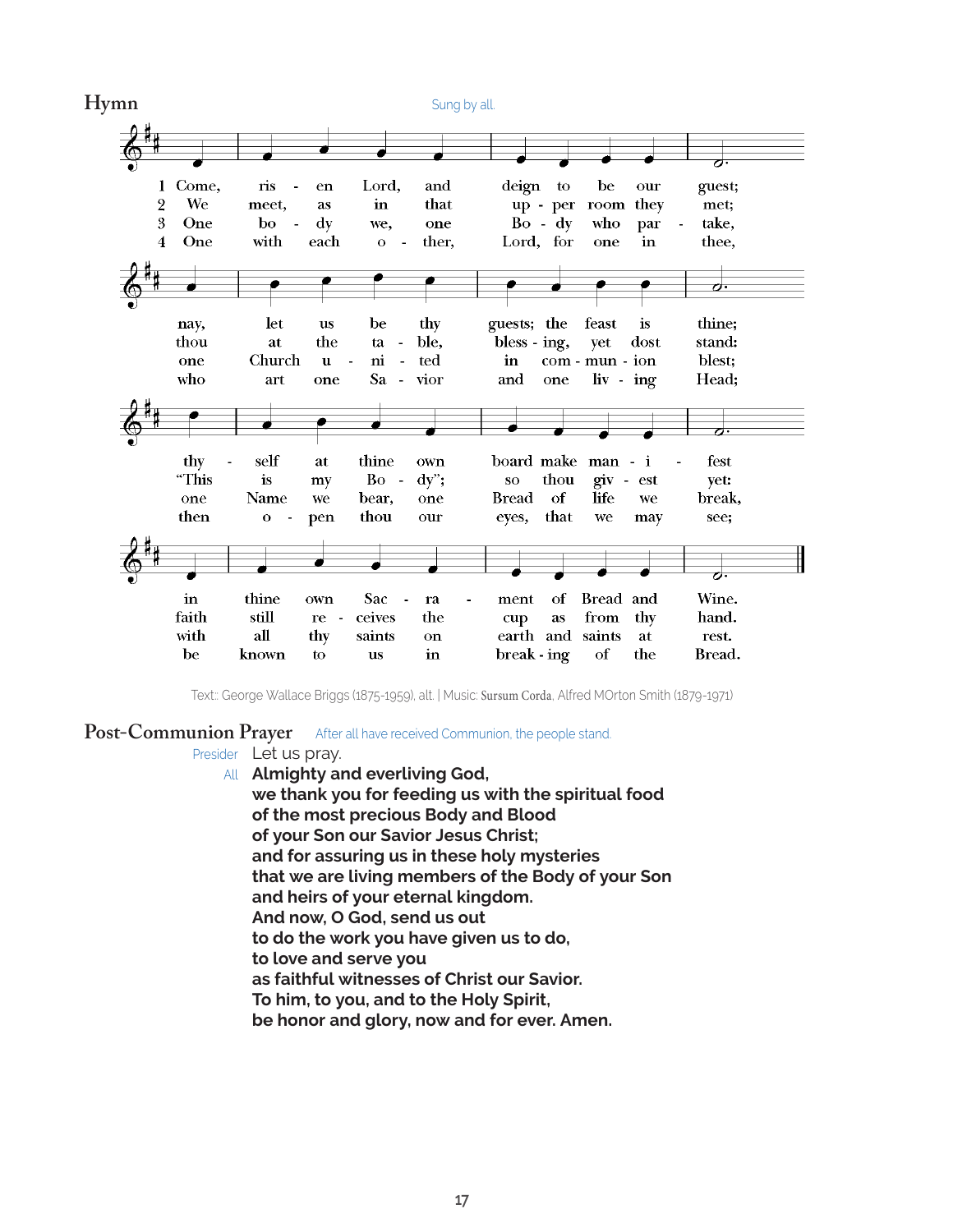# **The Blessing**

Presider May the living God remove the suffocating shroud that lies upon our world; may the risen Savior draw the string of death, bringing all to life in him; may the flowing Spirit set us and all creation free and seal our hearts with faith; and the blessing of God, one Holy and undvidied Trinity, be upon you and remain with you for ever. **Amen**



Text: Paul Z Strodach (1876-1947) | Music: "Geistliche Kirchengesange (1623)

# **The Dismissal**

Deacon Let us go forth in the name of Christ. Alleluia! Alleluia People **Thanks be to God. Alleluia! Alleluia**